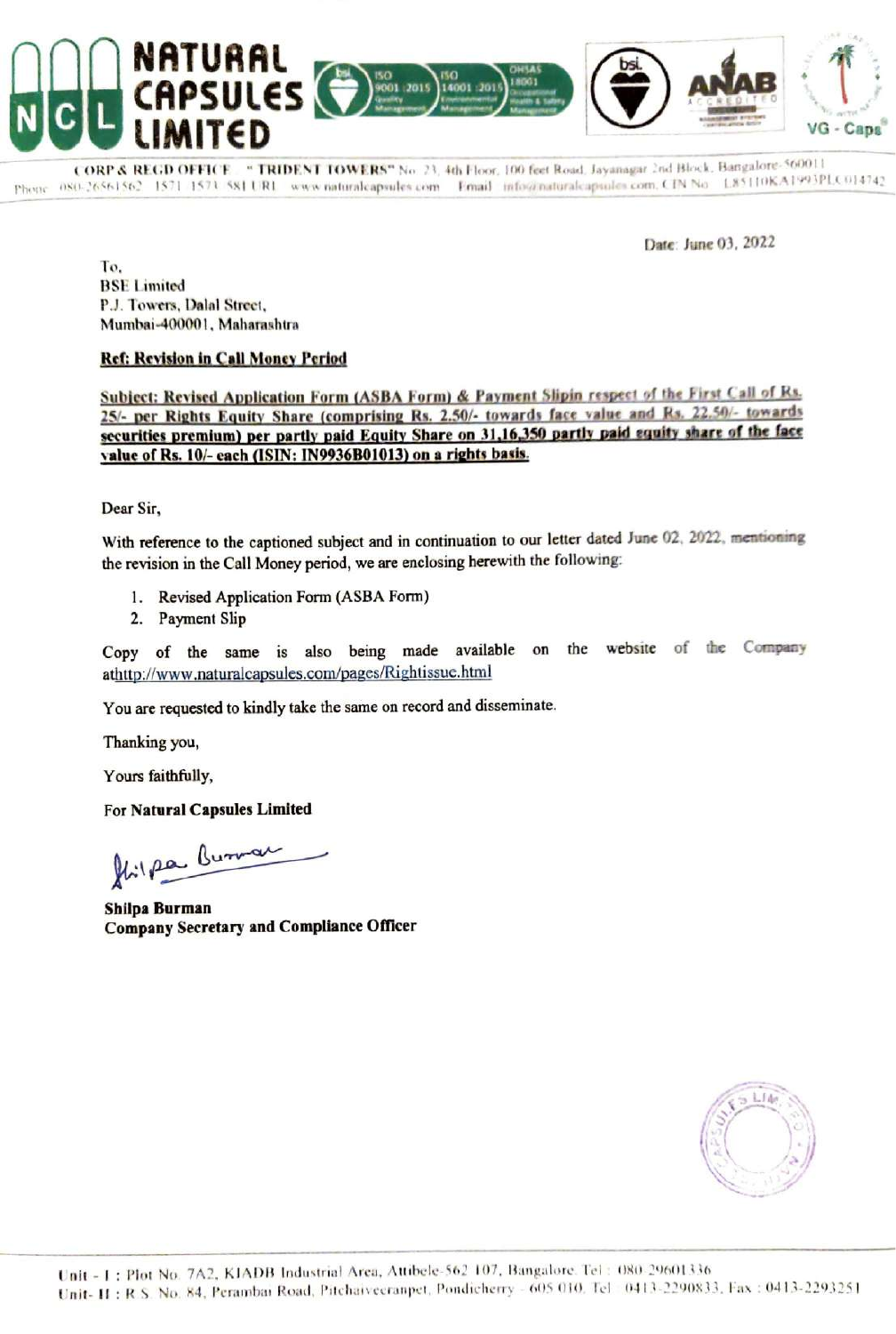# APPLICATION FORM

2.

| 1.  |                                                                                                                                                                                                                                                                                                                                                                                                                                                                                                                  |                     |  |                         |                                                                                             |                     |                             |                                                                                                                        |                              |                   |
|-----|------------------------------------------------------------------------------------------------------------------------------------------------------------------------------------------------------------------------------------------------------------------------------------------------------------------------------------------------------------------------------------------------------------------------------------------------------------------------------------------------------------------|---------------------|--|-------------------------|---------------------------------------------------------------------------------------------|---------------------|-----------------------------|------------------------------------------------------------------------------------------------------------------------|------------------------------|-------------------|
|     |                                                                                                                                                                                                                                                                                                                                                                                                                                                                                                                  |                     |  |                         |                                                                                             |                     |                             |                                                                                                                        |                              |                   |
|     |                                                                                                                                                                                                                                                                                                                                                                                                                                                                                                                  |                     |  |                         |                                                                                             |                     |                             |                                                                                                                        |                              |                   |
|     |                                                                                                                                                                                                                                                                                                                                                                                                                                                                                                                  |                     |  |                         |                                                                                             |                     |                             |                                                                                                                        |                              |                   |
|     |                                                                                                                                                                                                                                                                                                                                                                                                                                                                                                                  |                     |  |                         |                                                                                             |                     |                             |                                                                                                                        |                              |                   |
|     |                                                                                                                                                                                                                                                                                                                                                                                                                                                                                                                  |                     |  |                         |                                                                                             |                     |                             |                                                                                                                        |                              |                   |
|     |                                                                                                                                                                                                                                                                                                                                                                                                                                                                                                                  |                     |  |                         |                                                                                             |                     |                             |                                                                                                                        |                              |                   |
|     |                                                                                                                                                                                                                                                                                                                                                                                                                                                                                                                  |                     |  |                         |                                                                                             |                     |                             |                                                                                                                        |                              |                   |
|     |                                                                                                                                                                                                                                                                                                                                                                                                                                                                                                                  |                     |  |                         |                                                                                             |                     |                             |                                                                                                                        |                              |                   |
|     |                                                                                                                                                                                                                                                                                                                                                                                                                                                                                                                  |                     |  |                         |                                                                                             |                     |                             |                                                                                                                        |                              |                   |
|     |                                                                                                                                                                                                                                                                                                                                                                                                                                                                                                                  |                     |  |                         |                                                                                             |                     |                             |                                                                                                                        |                              |                   |
|     |                                                                                                                                                                                                                                                                                                                                                                                                                                                                                                                  |                     |  |                         | <b>APPLICATION FORM</b>                                                                     |                     |                             |                                                                                                                        |                              | <b>Annexure 1</b> |
|     | <b>NAME AND CONTACT DETAILS OF APPLICANT(S)</b>                                                                                                                                                                                                                                                                                                                                                                                                                                                                  |                     |  |                         | (ONLY TO BE USED WHILE PAYING THROUGH PHYSICAL ASBA FACILITY)                               |                     |                             |                                                                                                                        |                              |                   |
|     | <b>Name of Sole/First Applicant</b><br><b>Name of Second Applicant</b>                                                                                                                                                                                                                                                                                                                                                                                                                                           |                     |  |                         |                                                                                             |                     |                             |                                                                                                                        |                              |                   |
|     | <b>Name of Third Applicant</b><br><b>Indian Address</b>                                                                                                                                                                                                                                                                                                                                                                                                                                                          |                     |  |                         |                                                                                             |                     |                             |                                                                                                                        |                              |                   |
|     | E-mail                                                                                                                                                                                                                                                                                                                                                                                                                                                                                                           |                     |  |                         |                                                                                             |                     |                             |                                                                                                                        |                              |                   |
|     | Telephone/Mobile No.<br>PERMANENTACCOUNT NUMBER (PAN)                                                                                                                                                                                                                                                                                                                                                                                                                                                            |                     |  |                         |                                                                                             |                     |                             |                                                                                                                        |                              |                   |
|     | <b>Sole/First Applicant</b><br><b>Second Applicant</b>                                                                                                                                                                                                                                                                                                                                                                                                                                                           |                     |  |                         |                                                                                             |                     |                             |                                                                                                                        |                              |                   |
|     | <b>Third Applicant</b><br>TYPE OF APPLICANTS (Please tick√):<br>$\Box$ Resident                                                                                                                                                                                                                                                                                                                                                                                                                                  | $\Box$ Non Resident |  |                         |                                                                                             |                     |                             |                                                                                                                        |                              |                   |
|     | Note: Non-resident Applicants applying on non-repatriation basis should select "Resident".<br><b>DEPOSITORY ACCOUNT DETAILS: please provide your DPID and Client ID (Please tick √ for NSDL or CDSL):-</b>                                                                                                                                                                                                                                                                                                       |                     |  |                         |                                                                                             |                     |                             |                                                                                                                        |                              |                   |
|     | $\Box$ NSDL<br>For NSDL enter 8 digit DP ID followed by 8 digit Client ID / For CDSL enter 16 digit Client ID                                                                                                                                                                                                                                                                                                                                                                                                    | $\Box$ CDSL         |  |                         |                                                                                             |                     |                             |                                                                                                                        |                              |                   |
|     | Note: Transfer of partly paid-up equity shares shall be made in dematerialized form only.                                                                                                                                                                                                                                                                                                                                                                                                                        |                     |  |                         |                                                                                             |                     |                             |                                                                                                                        |                              |                   |
|     | <b>APPLICATION DETAILS</b><br>Partly paid-up equity shares held on Record Date i.e. Wednesday, May 25, 2022 [I]                                                                                                                                                                                                                                                                                                                                                                                                  |                     |  |                         |                                                                                             |                     |                             |                                                                                                                        |                              |                   |
|     |                                                                                                                                                                                                                                                                                                                                                                                                                                                                                                                  |                     |  |                         |                                                                                             |                     |                             |                                                                                                                        |                              |                   |
|     |                                                                                                                                                                                                                                                                                                                                                                                                                                                                                                                  |                     |  |                         |                                                                                             |                     |                             | Total amount payable on First Call at $\bar{\tau}$ 25/- per partly paid-up equity share [II] = [1] x $\bar{\tau}$ 25/- |                              |                   |
|     | $(7$ in Figures)                                                                                                                                                                                                                                                                                                                                                                                                                                                                                                 |                     |  |                         |                                                                                             | $(3 \infty)$ Words) |                             |                                                                                                                        |                              |                   |
|     | PAYMENT DETAILS [IN CAPITAL LETTERS]<br>Amount Blocked (₹ in Figures)                                                                                                                                                                                                                                                                                                                                                                                                                                            |                     |  |                         |                                                                                             | $(3 \infty)$ Words) |                             |                                                                                                                        |                              |                   |
|     | ASBA BANKA/c No.                                                                                                                                                                                                                                                                                                                                                                                                                                                                                                 |                     |  |                         |                                                                                             |                     |                             |                                                                                                                        |                              |                   |
|     | Name of the ASBA Account Holder:<br><b>SCSB Name and Address:</b>                                                                                                                                                                                                                                                                                                                                                                                                                                                |                     |  |                         |                                                                                             |                     |                             |                                                                                                                        |                              |                   |
|     | I/We authorise the SCSB to block the amount specified above as part of the ASBA process. I/We confirm that I/we are making the payment towards the First Call<br>money of ₹ 25/- per partly paid-up equity share of Natural Capsules Limited. I/ We confirm that I/ we are making the payment through my/ our bank account<br>only and not using any third-party bank account for making such payment. Further, I/we confirm that the ASBA Account is held in my/ourown name.                                    |                     |  |                         |                                                                                             |                     |                             |                                                                                                                        |                              |                   |
|     | Further, I/we understand that partly paid-up equity shares in respect of which the First Call money remains unpaid may be forfeited, at any time after the<br>due date for payment of the balance amount due in accordance with the Companies Act, 2013 and the Articles of Association of the Company.<br>SIGNATURE OFASBA BANK ACCOUNT HOLDER(S)                                                                                                                                                               |                     |  |                         |                                                                                             |                     |                             |                                                                                                                        |                              |                   |
|     |                                                                                                                                                                                                                                                                                                                                                                                                                                                                                                                  |                     |  |                         |                                                                                             |                     |                             |                                                                                                                        |                              |                   |
|     | Sole/First Account Holder<br>Note: Signature(s) as per the specimen recorded with the SCSB. In case of joint shareholders, all the joint shareholders must sign in the same sequence<br>as per specimen recorded with the SCSB.                                                                                                                                                                                                                                                                                  |                     |  |                         | Second Joint Account Holder                                                                 |                     |                             | Third Joint Account Holder                                                                                             |                              |                   |
|     | <b>SIGNATURE OF APPLICANT(S)</b><br>I/We hereby confirm that I/We have read, understood and accept the terms and conditions of the First Call Money Notice. I/We hereby confirm that I/We have<br>read the Instructions for filling up this Application Form given overleaf. I/We understand that in case of successful acceptance of the First Call money,<br>my/our Beneficiary Account as mentioned in this Application Form would get credited with fully paid-up ordinary equity shares of Natural Capsules |                     |  |                         |                                                                                             |                     |                             |                                                                                                                        |                              |                   |
|     | Limited in lieu of the partly paid-up equity shares towards which First Call Money has been paid by me/us.                                                                                                                                                                                                                                                                                                                                                                                                       |                     |  |                         |                                                                                             |                     |                             |                                                                                                                        |                              |                   |
|     | Sole/First Account Holder<br>Note: Signature(s) as per the specimen recorded with the Depository. In case of joint shareholders, all the joint shareholders must sign in the same                                                                                                                                                                                                                                                                                                                                |                     |  |                         | Second Joint Account Holder                                                                 |                     |                             | Third Joint Account Holder                                                                                             |                              |                   |
|     | sequence as per specimen recorded with the Depository.                                                                                                                                                                                                                                                                                                                                                                                                                                                           |                     |  |                         |                                                                                             |                     |                             |                                                                                                                        |                              |                   |
|     |                                                                                                                                                                                                                                                                                                                                                                                                                                                                                                                  |                     |  |                         | NATURAL CAPSULES LIMITED - FIRST CALL MONEY<br><b>ACKNOWLEDGEMENT SLIP FOR APPLICANT(S)</b> |                     | <b>APPLICATION FORM NO.</b> |                                                                                                                        |                              |                   |
|     | Received from                                                                                                                                                                                                                                                                                                                                                                                                                                                                                                    |                     |  |                         |                                                                                             |                     |                             |                                                                                                                        |                              |                   |
| PAN | DP ID and CLIENT ID<br>Amount Blocked ( $\overline{\xi}$ in Figures)                                                                                                                                                                                                                                                                                                                                                                                                                                             |                     |  | Bank &<br><b>Branch</b> |                                                                                             |                     |                             |                                                                                                                        | Collecting SCSBs Sign & Seal |                   |

|                                               |           | NATURAL CAPSULES LIMITED - FIRST CALL MONEY<br><b>ACKNOWLEDGEMENT SLIP FOR APPLICANT(S)</b> |  | <b>APPLICATION FORM NO.</b> |  |                              |
|-----------------------------------------------|-----------|---------------------------------------------------------------------------------------------|--|-----------------------------|--|------------------------------|
| Received from                                 |           |                                                                                             |  |                             |  |                              |
| PAN                                           |           |                                                                                             |  |                             |  |                              |
| DP ID and CLIENT ID                           |           |                                                                                             |  |                             |  | Collecting SCSBs Sign & Seal |
| Amount Blocked ( $\overline{\xi}$ in Figures) |           | Bank &<br><b>Branch</b>                                                                     |  |                             |  |                              |
| ASBA Account No.                              |           |                                                                                             |  |                             |  | Date                         |
| Tel. /Mobile No.                              | Email Id: |                                                                                             |  |                             |  |                              |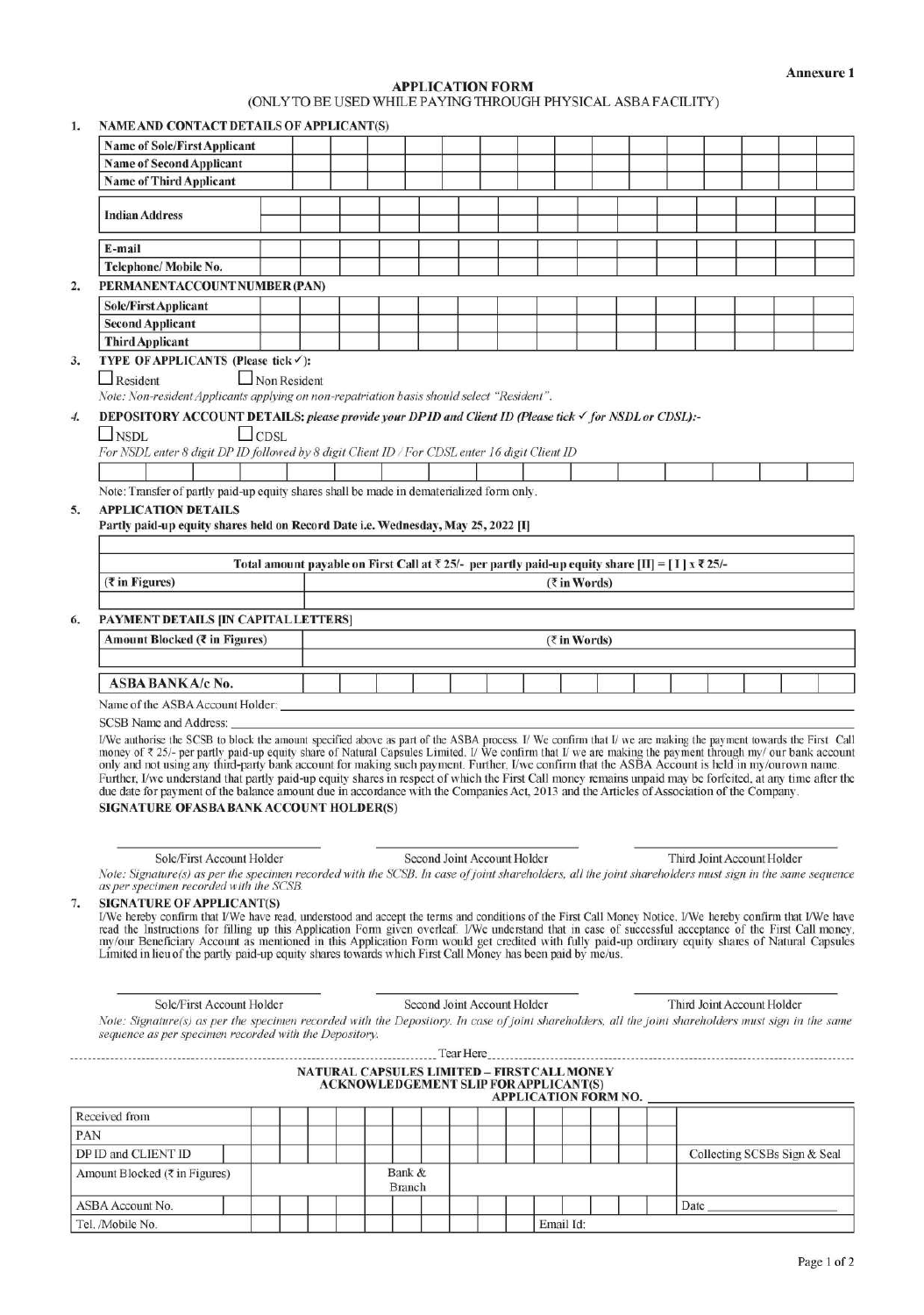### APPLICATION FORM

| APPLICATION FORM                                              |
|---------------------------------------------------------------|
| (ONLY TO BE USED WHILE PAYING THROUGH PHYSICAL ASBA FACILITY) |

### GENERAL INSTRUCTIONS

- a) Please read the instructions printed on the Application Form carefully.
- b) The Application Form can be used by the shareholders holding partly paid-up equity shares of Natural Capsules Limited on the Record Date. Investors should carefully read the provisions applicable to such Applications before making their Application through ASBA.
- c) Applications should be submitted to the Designated Branch of the SCSB or made online/electronic through the website of the SCSBs (if made available by such SCSB) for authorising such SCSB to block First Call Money payable on the Application in their respective ASBA Accounts. Please note that on the last date of payment i.c. Monday, June 20, 2022, Applications through ASBA process will be uploaded until 5:00 p.m. (Indian Standard Time).
- d) An Investor, wishing to participate in this First Call Money through the ASBA facility, is required to have an ASBA enabled bank account with an SCSB, prior to making the Application.
- e) The Application should be complete in all respects. The Application Form found incomplete with regard to any of the particulars required to be given therein, and/or which are not completed in conformity with the terms of the First Call Notice is liable to be rejected. The Application Form must be filled in English only.
- Applications should not be submitted to the Escrow Collection Bank (assuming that such Escrow Collection Bank is not an SCSB), the Company or the  $\Omega$ Registrar.
- 8) In case of Application through ASBA facility, Investors are required to provide necessary details, including details of the ASBA Account, authorization to the SCSB to block an amount equal to the First Call Money in the ASBA Account mentioned in the Application Form.
- h) All Applicants, and in the case of Application in joint names, each of the joint Applicants, should mention their PAN allotted under the Income-tax Act, 1961 irrespective of the of the amount of the Application. Except for Applications on behalf of the Central or the State Government, the residents of Sikkim and the officials appointed by the courts. Applications without PAN will be considered incomplete and are liable to be rejected.
- i) In case of Application through ASBA facility, all payments will be made only by blocking the amount in the ASBA Account.
- j) For physical Applications through ASBA at Designated Branches of SCSB, signatures should be either in English or Hindi or in any other language specified in the Eighth Schedule to the Constitution of India. Signatures other than in any such language or thumb impression must be attested by a Notary Public or a Special Executive Magistrate under his/her official seal. The Investors must sign the Application as per the specimen signature recorded with the SCSB. (ONLY TO BE USED WHI. APPLICATION FORM<br>(NEW ASSA EXAILITY)<br>
Flease read the instructions princed on the Applications Tom and the USE (NEW PIVISION HYPISICAL ASBA EXAILITY)<br>
The Applications Form can be used by the shareho **APPLICATIO**<br>(ONLY TO BE USED WHILE PAYING THE<br>**CREATIO**<br>(ONLY TO BE USED WHILE PAYING THE<br>Please read the instructions printed on the Application Form carefully.<br>The Application Form can be used by the shareholders holdi
- k) In case of joint holders and physical Applications through ASBA process, all joint holders must sign the relevant part of the Application Form in the same order and as per the specimen signature(s) recorded with the SCSB. In case of joint Applicants, reference, if any, will be made in the first Applicant's name and all communication will be addressed to the first Applicant
- $\overline{D}$ Please note that Applications without depository account details shall be treated as incomplete and shall be rejected.
- m) Please note that Applications through ASBA may be submitted at all designated branches of the SCSBs available on the SEBI website at https://www.sebi.gov.in/sebiweb/other/OtherAction.do?doRecognisedFpi=yes&intmId=35, updated from time to time, or at such other website as may be prescribed by SEBI from time to time.

# LIST OF SELF CERTIFIED SYNDICATE BANKS (SCSBs)

For the First Call Money, following banks would be acting as SCSB: 1. Ahmedabad Mercantile Co-Op Bank Ltd 2. Allahabad Bank 3. AU Small Finance Bank Limited 4. Axis Bank Ltd 5. Bandhan Bank 6. Bank of Baroda 7. Bank of India 8. Bank of Maharashtra 9. Barclays Plc. 10. BNP Paribas 11. Canara Bank 12. Central Bank of India 13. CITI Bank 14. City Union Bank Ltd. 15. DBS Bank Ltd. 16. Deutsche Bank AG 17. DhanlaxmiBank Limited 18. Federal Bank 19.GP Parsik Sahakari Bank Limited 20. HDFC Bank Ltd. 21. HSBC Ltd. 22. ICICI Bank Ltd. 23. IDBI Bank 24. IDFC FIRST Bank 25. Indian Bank 26. Indian Overseas Bank Ltd. 27. IndusInd Bank Ltd. 28. J. P. Morgan Chase Bank,N.A. 29. Jammu and Kashmir Bank 30. Janata Sahakari Bank Ltd. 31. Karnataka Bank Ltd. 32. Karur Vysya Bank Ltd. 33. Kotak Mahindra Bank Ltd. 34. Mehsana Urban Cooperative Bank Limited 35. Nutan Nagarik Sahakari Bank Ltd. 36. Oriental Bank of Commerce 37. Punjab National Bank 38. Rajkot Nagarik Sahakari Bank Ltd 39. RBL Bank Limited 40. South Indian Bank 41. Standard Chartered Bank 42. State Bank of Bikaner and Jaipur 43. State Bank of Hyderabad 44. State Bank of India 45. State Bank of Mysore 46. State Bank of Patiala 47. State Bank of Travancore 48. SVC Cooperative Bank Ltd. 49. Syndicate Bank 50.Tamilnad Mercantile Bank Ltd. 51. The Ahmedabad Mercantile Co-Op. Bank Ltd. 52. The Allahabad Bank 53. The Kalupur Commercial Cooperative Bank Ltd. 54. The Lakshmi Vilas Bank Ltd. 55. The Saraswat Co- Operative Bank Ltd 56. The Surat Peoples Co-op Bank Ltd 57. TJSB Sahakari Bank<br>Ltd 58. UCO Bank 59. Union Bank of India 60. United Bank of India 61. YES Bank L

- n) Investors can access the First Call Money Notice on the websites of:
	- i. Company at http://www.naturalcapsules.com/pages/Rightissue.html;
	- ii. Registrar at https://rights.cameoindia.com/ncl/callmoney; and
	- iii. the Stock Exchanges at www.bseindia.com.
- 0) All correspondence in this regard may be addressed to: CAMEO CORPORATE SERVICES LIMITED (Unit: Natural Capsules Ltd. - First Call) Subramanian Building #1, Club House Road, Chennai — 600 002, Tamil Nadu, India Tel: +91 44 2846 0390 / +91 44 4002 0700 E-mail: priya@cameoindia.com; Investor grievance E-mail: investor@cameoindia.com Website: www.cameoindia.com: Contact Person: Ms. Sreepriya K; SEBI Registration Number: INR000003753

Tear Here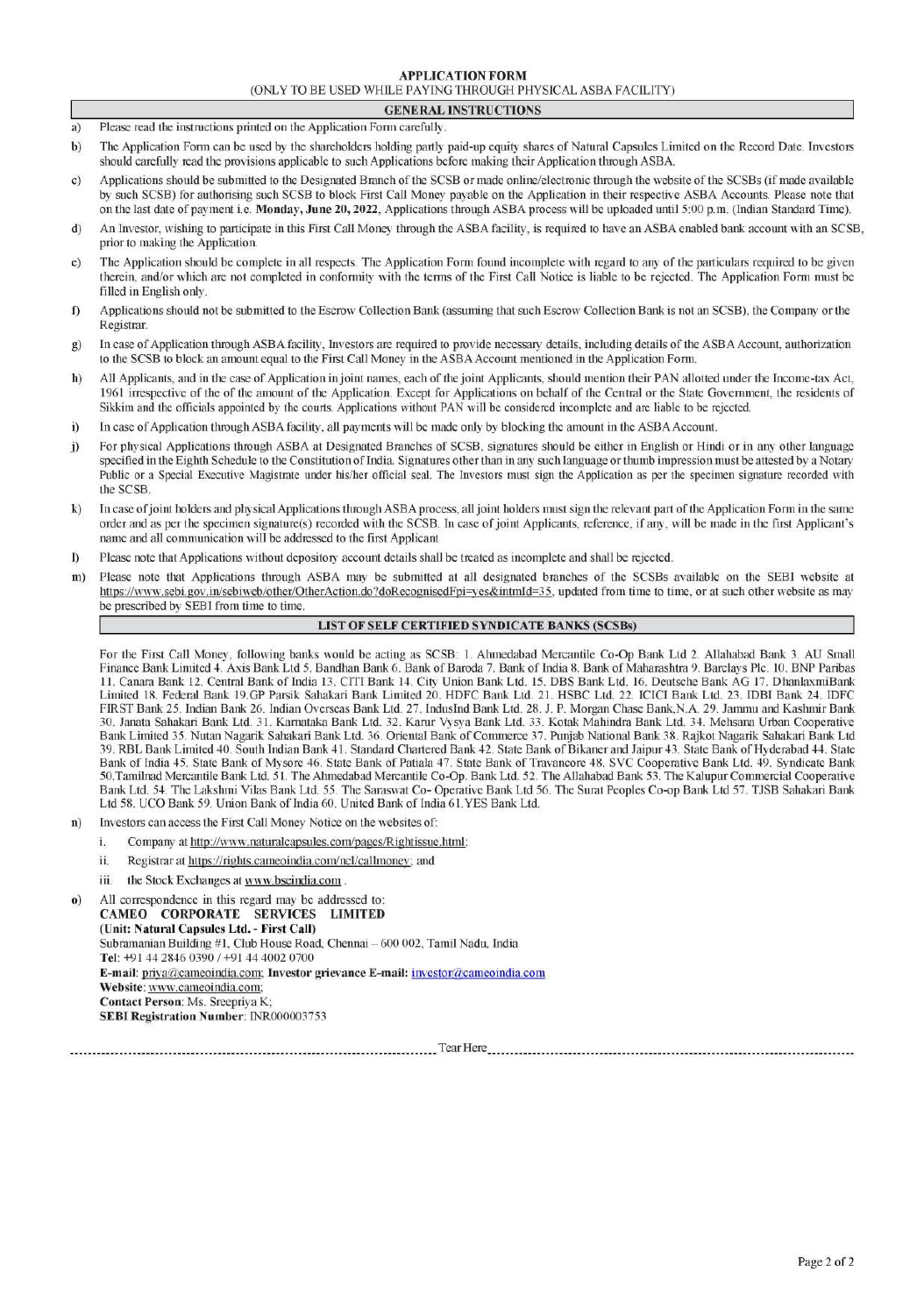# NATURAL CAPSULES LIMITED

### **PAYMENT SLIP**

# FIRST CALLMONEYNOTICE TO THE HOLDERS OF PARTLY PAID-UP EQUITYSHARES (ISIN: IN9936B01013) HELD AS ON THE RECORD DATE LE., WEDNESDAY, MAY 25, 2022 NATURAL CAP<br>
(To be used only in case of paymer<br>
ALONG WITH CHEQUE/DEMAND DRAFT<br>
From:<br>
FIRST CALLMONEYNOTICE TO THE HOLDERS OF PA<br>
HELDAS ON THE RECORD DATE<br>
(to be filled in by

|                                                        |                                          |                  |                                                                                                                                                              |                                                                                         | <b>ANNEXURE 2</b>                                                                         |  |  |
|--------------------------------------------------------|------------------------------------------|------------------|--------------------------------------------------------------------------------------------------------------------------------------------------------------|-----------------------------------------------------------------------------------------|-------------------------------------------------------------------------------------------|--|--|
|                                                        |                                          |                  | <b>NATURAL CAPSULES LIMITED</b>                                                                                                                              |                                                                                         |                                                                                           |  |  |
|                                                        |                                          |                  | <b>PAYMENT SLIP</b>                                                                                                                                          |                                                                                         |                                                                                           |  |  |
|                                                        |                                          |                  | (To be used only in case of payment through cheque / Demand Draft)                                                                                           |                                                                                         |                                                                                           |  |  |
| ALONG WITH CHEQUE/DEMAND DRAFT                         |                                          |                  |                                                                                                                                                              |                                                                                         | SHAREHOLDERS MAKING PAYMENT THROUGH ESCROW ACCOUNT SHOULD SUBMIT THIS SLIP TO ESCROW BANK |  |  |
| From:                                                  |                                          |                  | To,                                                                                                                                                          |                                                                                         |                                                                                           |  |  |
|                                                        |                                          |                  |                                                                                                                                                              | <b>Axis Bank Limited</b>                                                                |                                                                                           |  |  |
|                                                        |                                          |                  | <b>Branch:</b>                                                                                                                                               |                                                                                         |                                                                                           |  |  |
|                                                        |                                          |                  |                                                                                                                                                              | (Please fill name of branch, refer list overleaf)                                       |                                                                                           |  |  |
|                                                        |                                          |                  | <b>OR</b>                                                                                                                                                    |                                                                                         |                                                                                           |  |  |
|                                                        |                                          |                  |                                                                                                                                                              |                                                                                         |                                                                                           |  |  |
|                                                        |                                          |                  |                                                                                                                                                              | <b>Cameo Corporate Services Ltd.</b>                                                    |                                                                                           |  |  |
|                                                        |                                          |                  |                                                                                                                                                              | (Unit: Natural Capsules Ltd. - First Call)<br>Subramanian Building #1, Club House Road, |                                                                                           |  |  |
|                                                        |                                          |                  |                                                                                                                                                              | Chennai - 600 002, Tamil Nadu, India                                                    |                                                                                           |  |  |
|                                                        |                                          |                  |                                                                                                                                                              |                                                                                         |                                                                                           |  |  |
|                                                        |                                          |                  |                                                                                                                                                              |                                                                                         |                                                                                           |  |  |
|                                                        |                                          |                  | <b>FIRST CALLMONEYNOTICE TO THE HOLDERS OF PARTLY PAID-UP EQUITY SHARES (ISIN: IN9936B01013)</b><br>HELD AS ON THE RECORD DATE I.E., WEDNESDAY, MAY 25, 2022 |                                                                                         |                                                                                           |  |  |
|                                                        |                                          |                  | (to be filled in by the shareholder)                                                                                                                         |                                                                                         |                                                                                           |  |  |
|                                                        | <b>DPID</b> and Client ID                |                  | <b>No. of Partly Paid-up</b>                                                                                                                                 |                                                                                         | Amount due and payable $\mathscr{A}$ ? 25 per Partly                                      |  |  |
|                                                        | (for shares held in Dematerialised form) |                  | <b>EquityShares held as on</b><br><b>Record Date (A)</b>                                                                                                     |                                                                                         | Paid-up Equity Share [(A) <sup>*</sup> ₹25]<br>$($ $\bar{\tau}$ in figures)               |  |  |
|                                                        |                                          |                  |                                                                                                                                                              |                                                                                         |                                                                                           |  |  |
|                                                        |                                          |                  |                                                                                                                                                              |                                                                                         |                                                                                           |  |  |
| <b>Payment Details:</b><br><b>First Call Money Due</b> | <b>Cheque/Demand</b>                     | <b>Cheque/DD</b> |                                                                                                                                                              | Date of                                                                                 | <b>Bank Serial No. (To be</b>                                                             |  |  |
| $(in \bar{z})$                                         | draft amount (in $\bar{z}$ )             | No.              | Drawn on (Bank &<br>Branch)                                                                                                                                  | payment                                                                                 | filled in by the Bank)                                                                    |  |  |
|                                                        |                                          |                  |                                                                                                                                                              |                                                                                         |                                                                                           |  |  |
|                                                        |                                          |                  |                                                                                                                                                              |                                                                                         |                                                                                           |  |  |
|                                                        |                                          |                  | <b>NATURAL CAPSULSES LIMITED</b>                                                                                                                             |                                                                                         |                                                                                           |  |  |
|                                                        |                                          |                  | <b>ACKNOWLEDGEMENT SLIP</b>                                                                                                                                  |                                                                                         |                                                                                           |  |  |
|                                                        |                                          |                  | <b>First Call Money Notice</b>                                                                                                                               |                                                                                         |                                                                                           |  |  |
| Received Cheque/DD No.                                 |                                          |                  | dated                                                                                                                                                        | for ₹_                                                                                  |                                                                                           |  |  |

| <b>First Call Money Due</b><br>$(in \bar{z})$ | <b>Cheque/Demand</b><br>draft amount (in $\bar{x}$ ) | Cheque/DD<br>No. | Drawn on (Bank &<br>Branch)      | Date of<br>payment | <b>Bank Serial No. (To be</b><br>filled in by the Bank) |
|-----------------------------------------------|------------------------------------------------------|------------------|----------------------------------|--------------------|---------------------------------------------------------|
|                                               |                                                      |                  |                                  |                    |                                                         |
|                                               |                                                      |                  | <b>NATURAL CAPSULSES LIMITED</b> |                    |                                                         |
|                                               |                                                      |                  | <b>ACKNOWLEDGEMENT SLIP</b>      |                    |                                                         |
|                                               |                                                      |                  | <b>First Call Money Notice</b>   |                    |                                                         |
|                                               |                                                      |                  | dated                            | for ₹              |                                                         |
| Received Cheque/DD No.                        |                                                      |                  |                                  |                    |                                                         |

# NATURAL CAPSULSES LIMITED

### ACKNOWLEDGEMENT SLIP

### First Call Money Notice

| Date:                                | Sign and Stamp of the Registrar/<br><b>Axis Bank Limited</b> |
|--------------------------------------|--------------------------------------------------------------|
| Name of the First/Sole Shareholder:  |                                                              |
| DP ID-Client ID/Folio No:            |                                                              |
| No. of partly paid-up Equity Shares: |                                                              |
| First Call Notice No.:               | Date:                                                        |